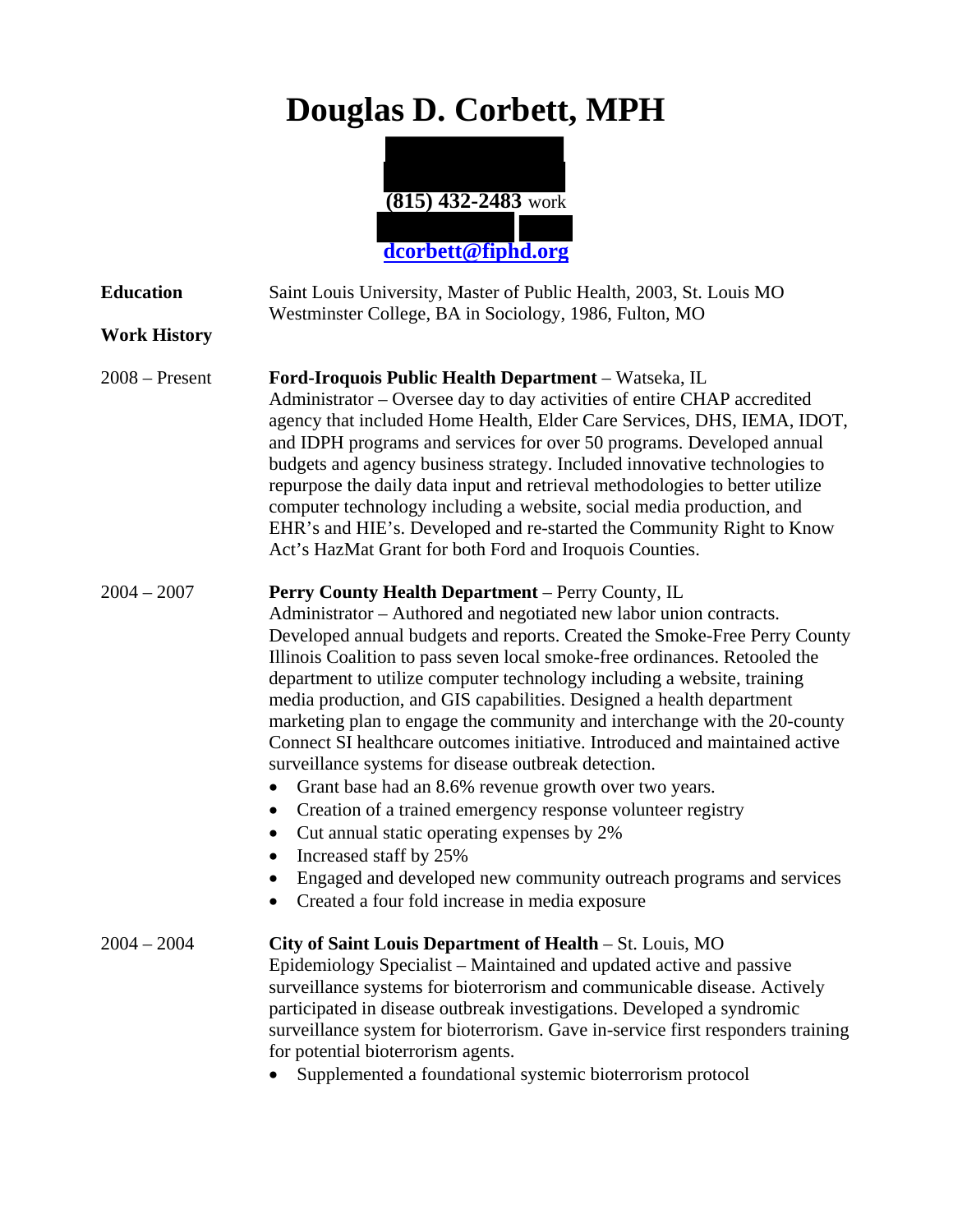## **Douglas Corbett** (page 2)

| $2003 - 2003$ | Saint Louis University - St. Louis, MO<br>Research Assistant – SIP 10 project. Organized and developed quantitative<br>analysis spreadsheets for data from surveys from all 50 state physical activity<br>directors.<br>Contributed to the dissemination of the Community Guide to state and<br>local leadership.                                                                                                                                                                       |
|---------------|-----------------------------------------------------------------------------------------------------------------------------------------------------------------------------------------------------------------------------------------------------------------------------------------------------------------------------------------------------------------------------------------------------------------------------------------------------------------------------------------|
| $2002 - 2003$ | Saint Louis University - St. Louis, MO<br>Graduate Assistant – Organized and maintained working coalition forums to<br>improve health care services and access issues in the city of St. Louis.<br>Collected and analyzed qualitative information from community forums.<br>Aided in publication.                                                                                                                                                                                       |
| 1998 - 2000   | <b>Embassy Suites Hotel St. Louis - St. Louis, MO</b><br>Food and Beverage Director – Coordinated the daily operation of the<br>Complimentary Breakfast, Room Service, Restaurant and Lounge, and<br>catering departments. Set up annual budgets, sales programs, employee<br>incentives and expense reduction strategies.<br>Improved Team Opinion Survey from a 45% to a 92% approval rating.<br>Reversed a negative budget into a positive revenue producer.                         |
| $1986 - 1998$ | <b>Hyatt Regency St. Louis – St. Louis, MO</b> $(1995 - 1998)$<br>Food and Beverage Manager – Worked in each of the food and beverage<br>departments as department head. Did the day-to-day operations for each of<br>the departments. Duties included payroll, forecasting, hiring, training,<br>scheduling, and ordering of supplies.<br>Increased internal customer satisfaction from $97th$ to $2nd$ in the company<br>Increased revenues by 8% over the annual budget<br>$\bullet$ |
|               | <b>Hyatt Regency Indianapolis</b> – Indianapolis, IN $(1992 - 1995)$<br>Banquet Manager and Restaurant Manager - Reopened a fine dining roof top<br>restaurant in 1992. Promoted to Banquet Manager in the fall of 1993.<br>Won Manager of the Year in 1994                                                                                                                                                                                                                             |
|               | Hyatt Regency Dallas - Dallas, TX (1990 - 1992)<br>Beverage Manager – Ran a \$4.2 million beverage operation that included two<br>banquet facilities and four high volume bars.<br>Streamlined the operation from three assistant managers to none and<br>reduced the beverage cost and department expenses<br>Won Manager of the Month and Quarter                                                                                                                                     |
|               | Hyatt Regency Crown Center – Kansas City, MO (1986 – 1990)<br>Executive Steward, Servi-bar and Room Service Manager – promoted from<br>Executive Steward to Room Service Manager in the spring of 1989.<br>Consolidation of the servi-bar and room service department capital<br>drastically reduce overhead costs                                                                                                                                                                      |